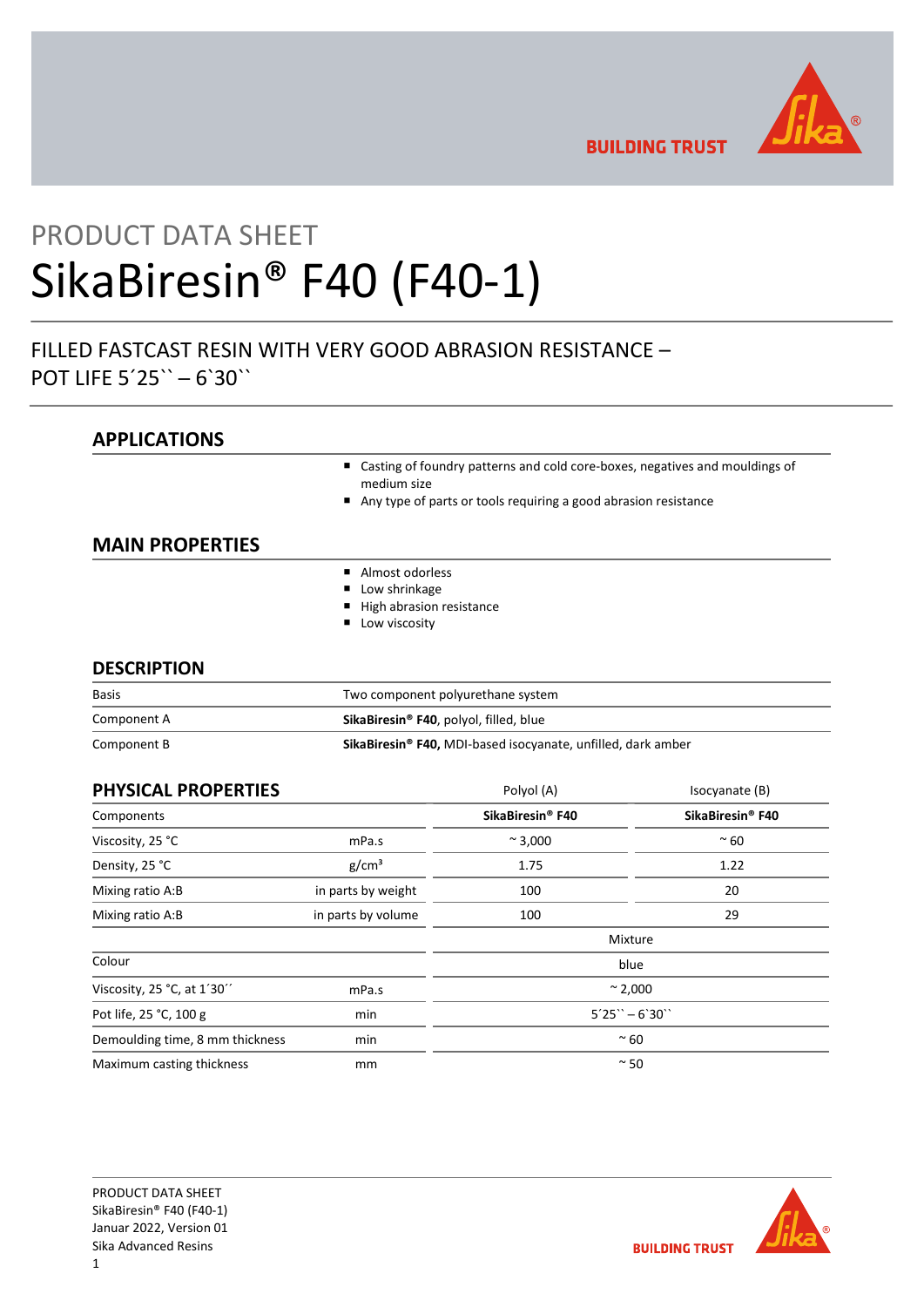## MECHANICAL PROPERTIES

approx. values; values after post curing 7 d / 23 °C

| Density, 23 °C                     | <b>ISO 2781</b> | g/cm <sup>3</sup> | 1.7   |
|------------------------------------|-----------------|-------------------|-------|
| Shore hardness                     | <b>ISO 868</b>  |                   | D 84  |
| Flexural modulus                   | <b>ISO 178</b>  | MPa               | 3,750 |
| Flexural strength                  | <b>ISO 178</b>  | <b>MPa</b>        | 61    |
| Tensile modulus                    | <b>ISO 527</b>  | <b>MPa</b>        | 4,800 |
| Tensile strength                   | <b>ISO 527</b>  | MPa               | 23    |
| Compressive modulus                | ISO 604         | MPa               | 2,800 |
| Compressive strength at yield      | <b>ISO 604</b>  | <b>MPa</b>        | 57    |
| Linear shrinkage (250 x 50 x 3 mm) | Internal test   | mm/m              |       |
| Abrasion resistance (Taber)        | <b>ISO 5470</b> | mg / 100U         | 126   |

## THERMAL AND SPECIFIC PROPERTIES

| approx. values; values after post curing 7 d / 23 °C     |               |                           |        |  |
|----------------------------------------------------------|---------------|---------------------------|--------|--|
| Heat deflection temperature                              | <b>ISO 75</b> | °C                        | $97*$  |  |
| Glass transition temperature                             | ISO 11359     | °C                        | 69     |  |
| Glass transition temperature                             | ISO 11359     | °C                        | $108*$ |  |
| Coefficient of thermal expansion<br>$(15 °C)$ to 110 °C) | ISO 11359     | $10^{-6}$ K <sup>-1</sup> | 85     |  |

\* values after post curing

24 h / 80 °C

## PACKAGING UNITS

■ Polyol (A SikaBiresin® F40

■ Isocyanate (B), SikaBiresin® F40

6 x 1 kg 6 x 0.2 kg

## PROCESSING DATA

- The material, processing and mould temperature should be at least 18 25 °C.
- Pay attention to dry conditions and dry mould surfaces while processing.
- If mould surface is porous it must be sealed prior applying release agent.
- Recommend release agents are wax based. For more information, and recommendation see Product Data Sheets of Sika release agents or contact local technical assistance.
- Component A must be stirred thoroughly before use.
- Both components have to be mixed thoroughly with a spatula or low-rpm stirrer according to mixing ratio and poured immediately into the mould starting from the deepest point
- Further post curing of the demoulded part can improve the final mechanical properties.
- Depending on the geometry and weight of the part, it is recommended to use a conformer while post curing.
- For cleaning the final part from release agent residues, we recommend Sika® Reinigungsmittel-5. Before use of other cleaners, compatibility must be tested.

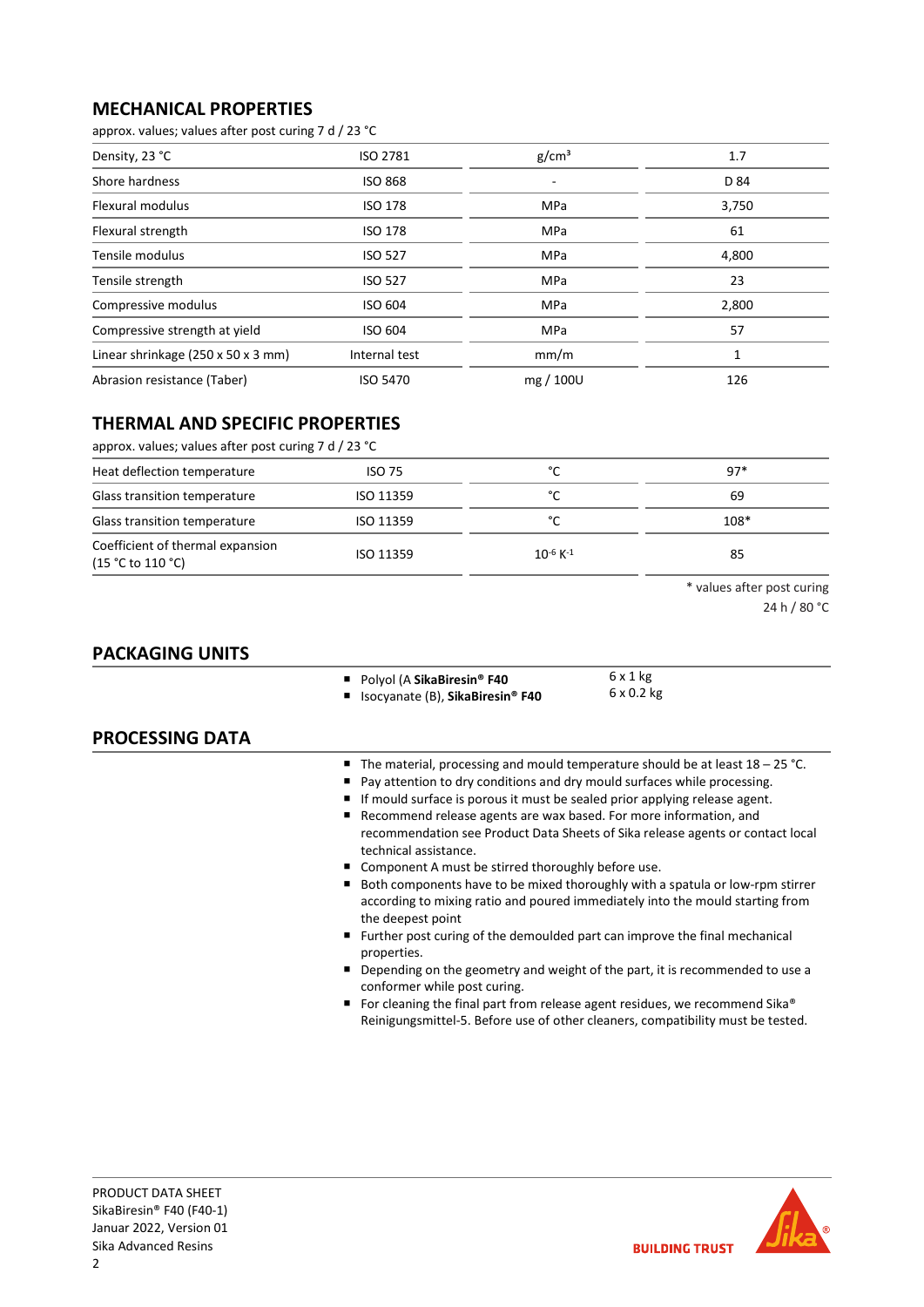## STORAGE CONDITIONS

| Shelf life          | Polyol (A), SikaBiresin <sup>®</sup> F40<br>■ Isocyanate (B), SikaBiresin <sup>®</sup> F40 | 9 months<br>12 months                                                                                                                             |  |
|---------------------|--------------------------------------------------------------------------------------------|---------------------------------------------------------------------------------------------------------------------------------------------------|--|
| Storage temperature | Polyol (A), SikaBiresin <sup>®</sup> F40<br>■ Isocyanate (B), SikaBiresin® F40             | $15 - 25 °C$<br>$15 - 25 °C$                                                                                                                      |  |
| Opened packagings   | ingress.                                                                                   | ■ Containers must be closed tightly immediately after use to prevent moisture<br>■ The residual material needs to be used up as soon as possible. |  |

FURTHER INFORMATION

The information herein is offered for general guidance only. Advice on specific applications is available on request from the Technical Department of Sika Advanced Resins. Copies of the following publications are available on request: Safety Data Sheets

#### BASIS OF PRODUCT DATA

All technical data stated in this document are based on laboratory tests. Actual measured data may vary due to circumstances beyond our control.

#### HEALTH AND SAFETY INFORMATION

For information and advice regarding transportation, handling, storage and disposal of chemical products, users shall refer to the actual Safety Data Sheets containing physical, ecological, toxicological and other safety-related data.

#### LEGAL NOTICE

The information, and, in particular, the recommendations relating to the application and enduse of Sika products, are given in good faith based on Sika's current knowledge and experience of the products when properly stored, handled and applied under normal conditions in accordance with Sika's recommendations. In practice, the differences in materials, substrates and actual site conditions are such that no warranty in respect of merchantability or of fitness for a particular purpose, nor any liability arising out of any legal relationship whatsoever, can be inferred either from this information, or from any written recommendations, or from any other advice offered. The user of the product must test the product's suitability for the intended application and purpose. Sika reserves the right to change the properties of its products. The proprietary rights of third parties must be observed. All orders are accepted subject to our current terms of sale and delivery. Users must always refer to the most recent issue of the local Product Data Sheet for the product concerned, copies of which will be supplied on request.